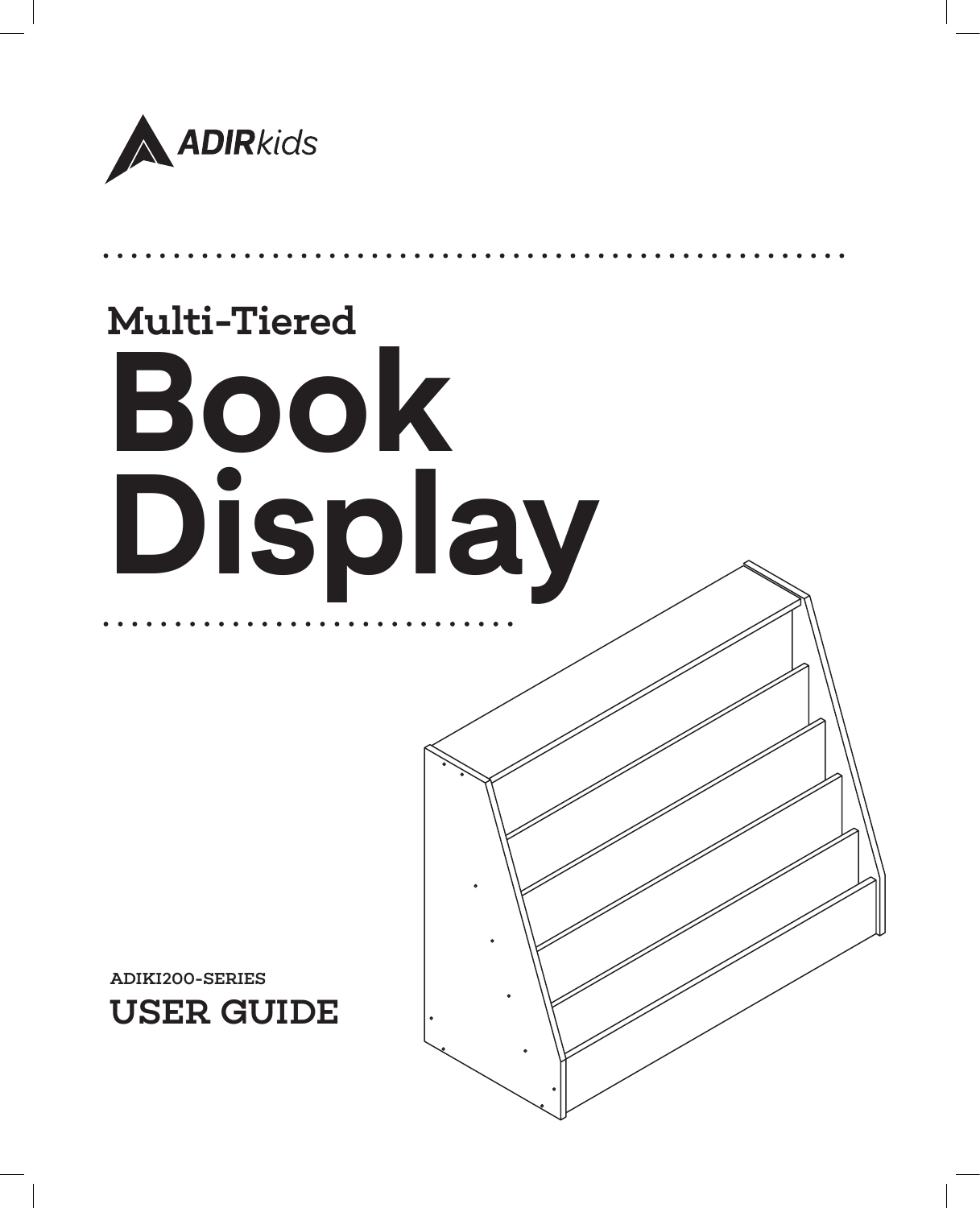

## **Thank you for your purchase.**

AdirKids commits to delivering safe and quality children's products.

We pride ourselves on creating uniquely exquisite products for your children that they will enjoy for many years to come. Furnishing your child's room or classroom can be expensive and stressful, but we'll help make the process affordable and stress-free. Every product is designed to the highest standards, with safety being the top priority, and we offer a broad range of aesthetics, ensuring to fit your classroom or child's style. Plus, our expert team makes sure everything you need works as efficiently as possible.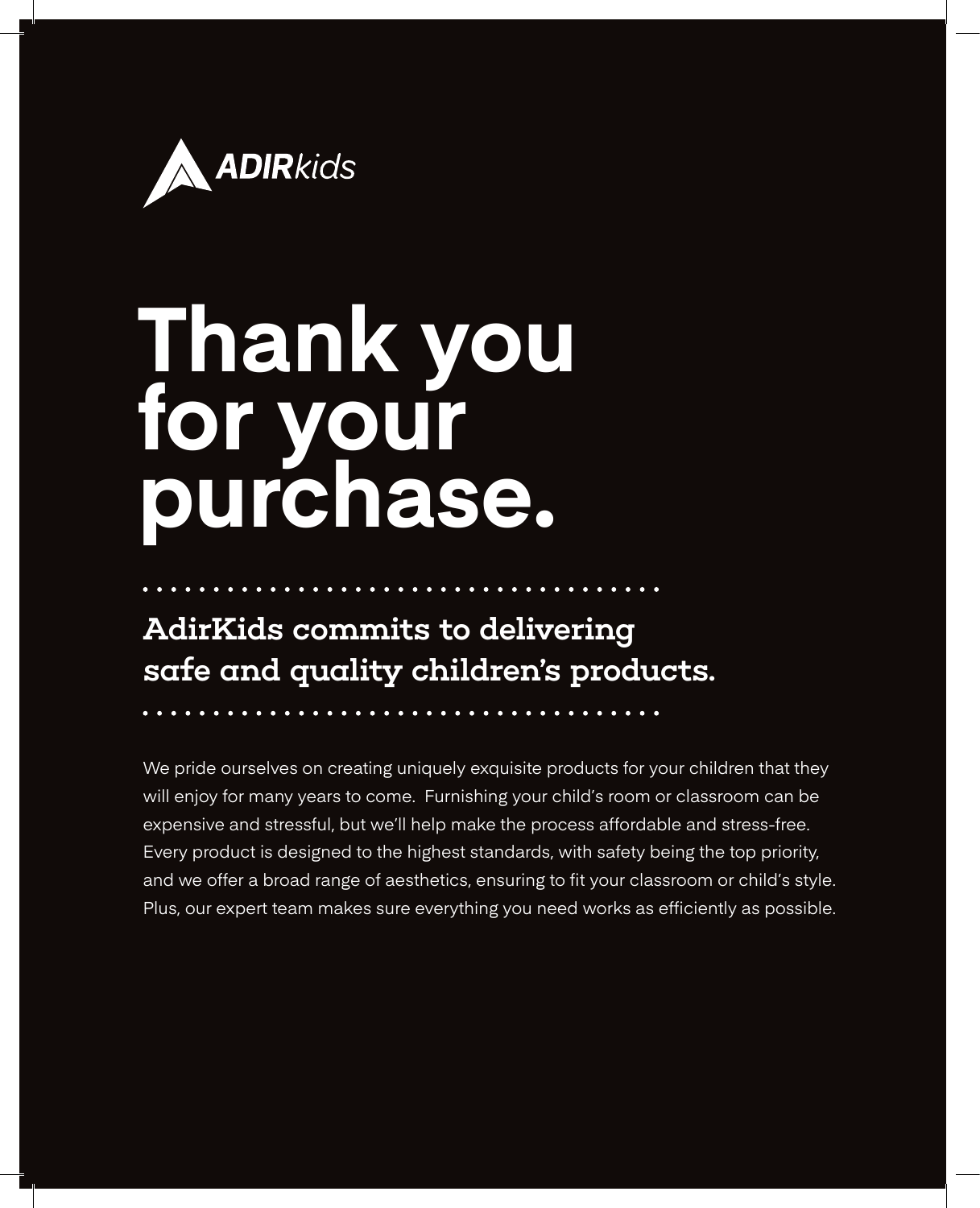## **Table of Contents**

- Parts and Hardware
- Assembly Instructions
- Limited Warranty
- Disclaimer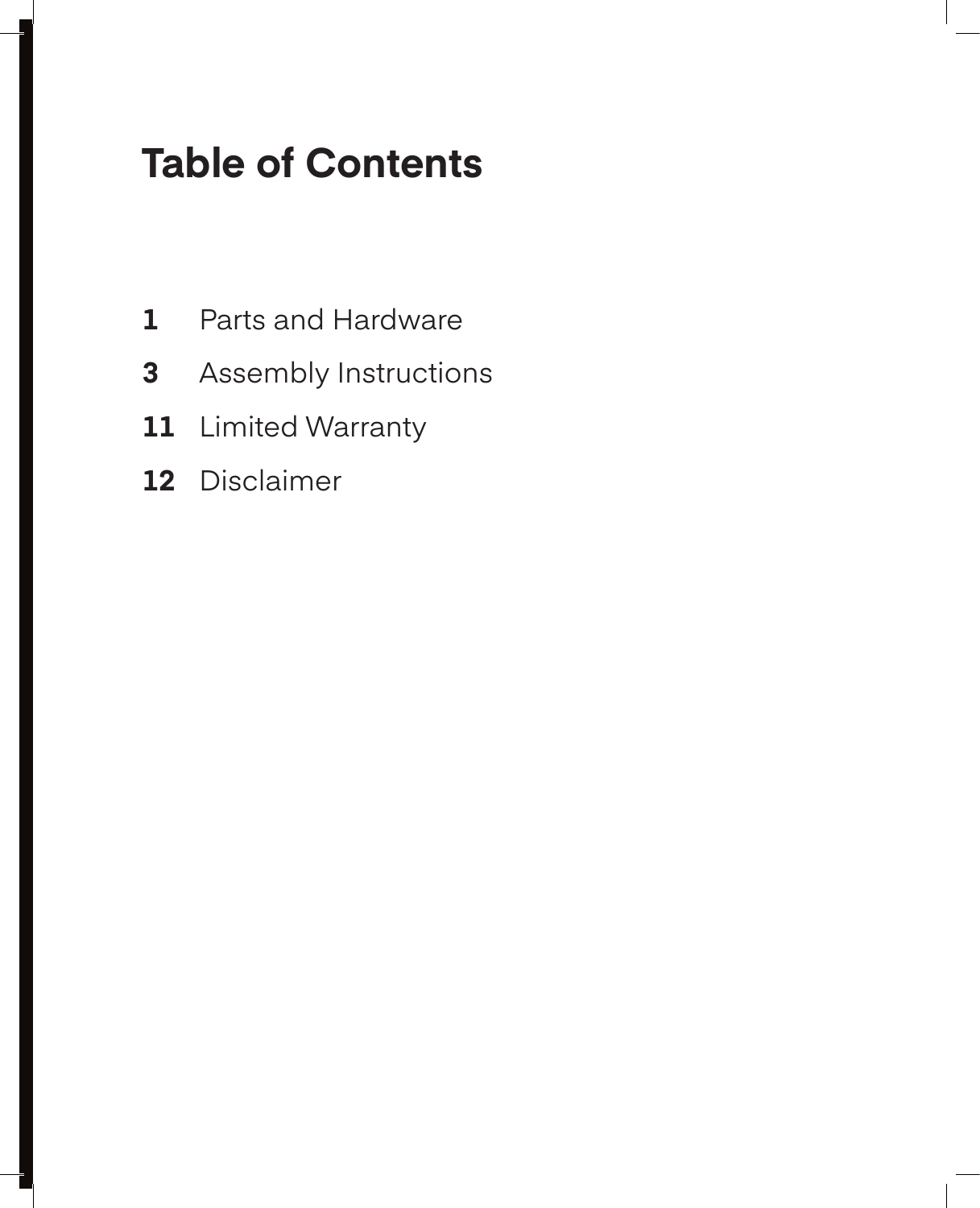## **Parts and Hardware**



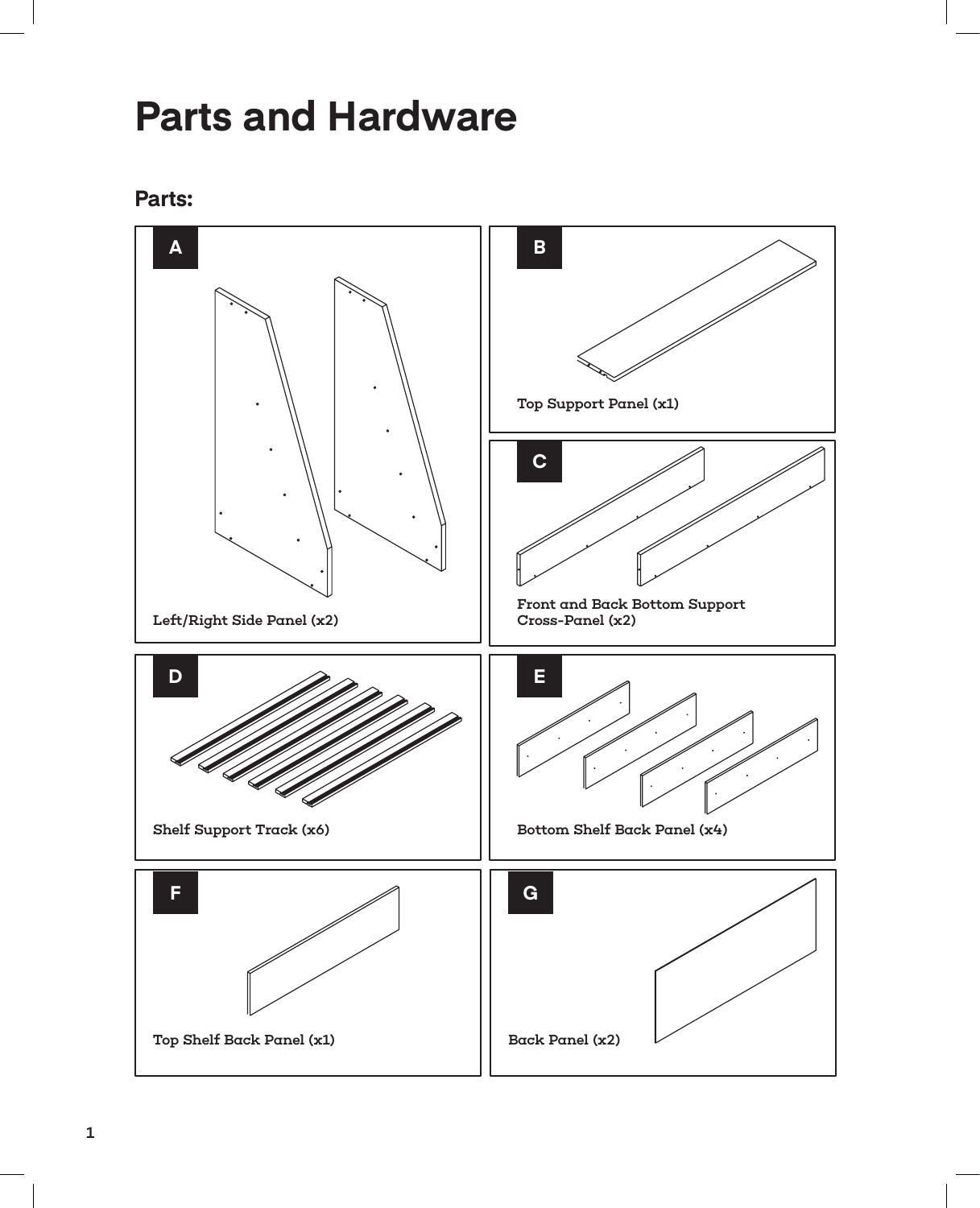## **Parts and Hardware**

#### **Hardware:**



#### **Tools Required (But Not Included)**

- Screwdriver
- Hammer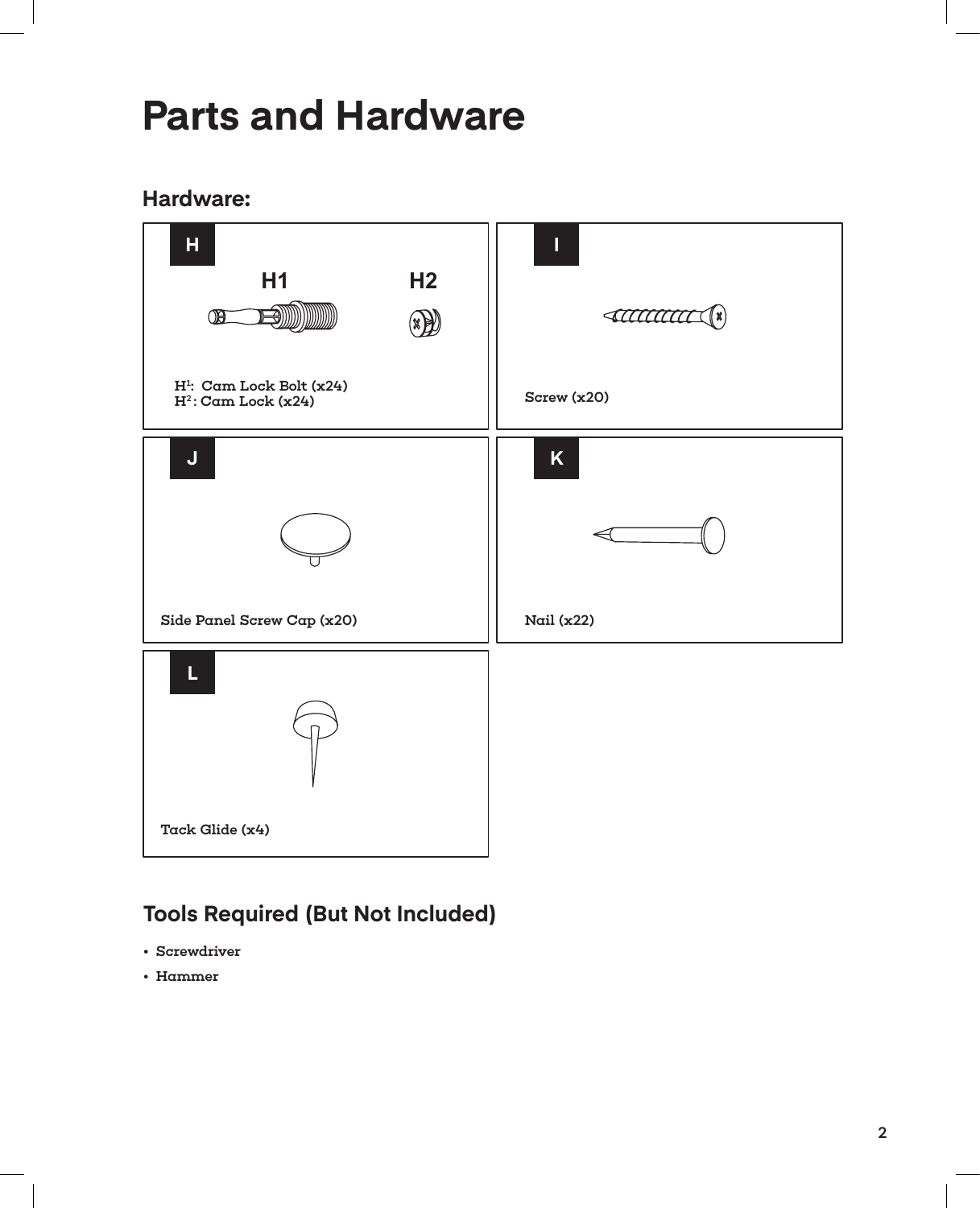- A. Take a Bottom Shelf Back Panel (E) and insert 4 Cam Lock Bolts (H1) into the pre-drilled holes.
- B. Take a Shelf Support Track (D) and insert 4 Cam Locks (H2) into the pre-drilled holes.
- C. Connect the Bottom Shelf Back Panel (E) to the Shelf Support Track (D) and tighten all the Cam Locks (H2).
- D. Repeat this for the remaining 3 Bottom Shelf Back Panels (E) and the Shelf Support Tracks (D).

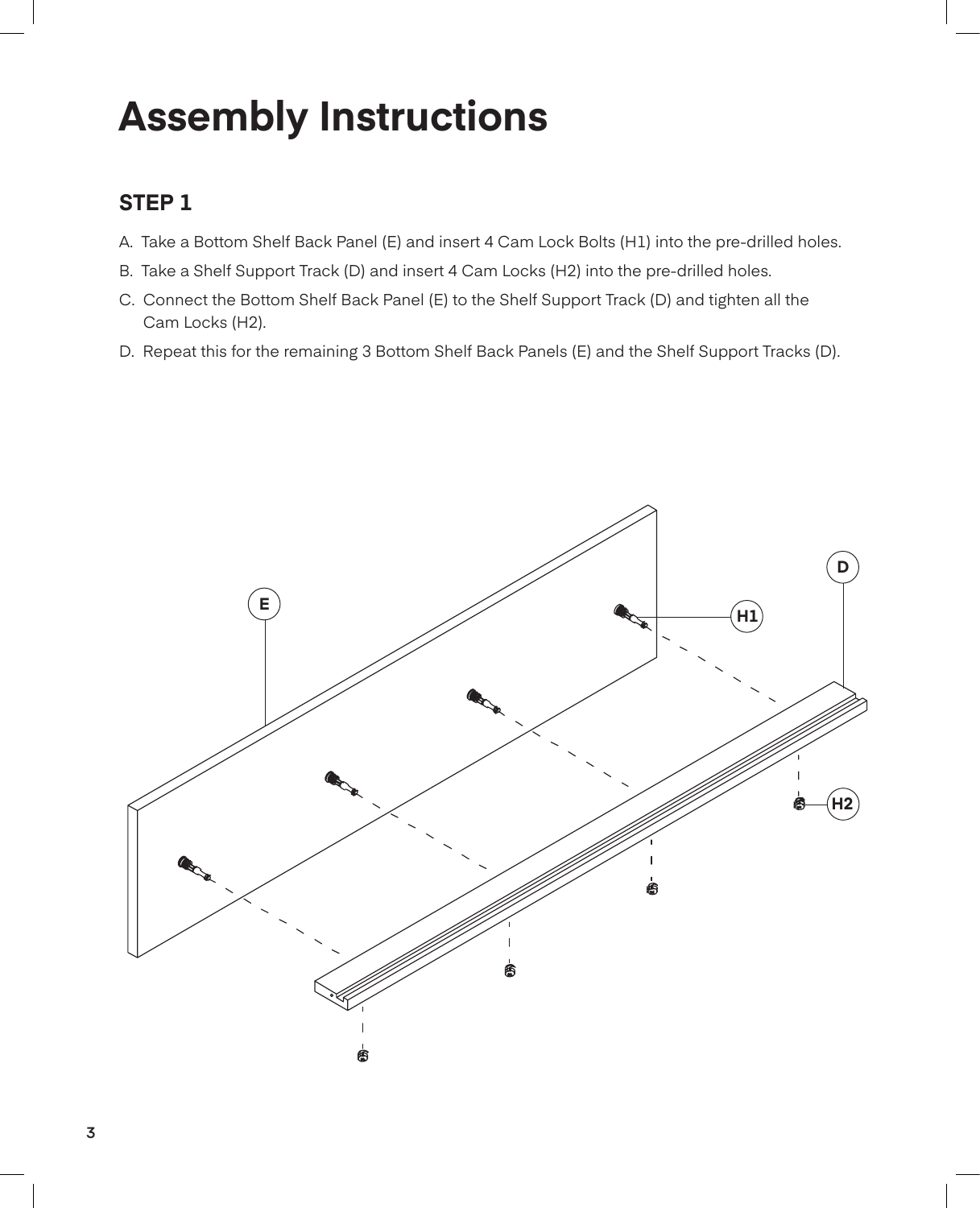- A. Locate the Front and Back Bottom Support Cross-Panel (C) and insert 4 Cam Lock Bolts (H1) into the pre-drilled holes.
- B. Take a Shelf Support Track (D) and insert 4 Cam Locks (H2) into the pre-drilled holes.
- C. Connect the Back Bottom Support Cross-Panel (C) to the Shelf Support Track (D) and tighten all the Cam Locks (H2).
- D. Repeat this for the second Back Bottom Support Cross-Panel (C) and the Shelf Support Tracks (D).

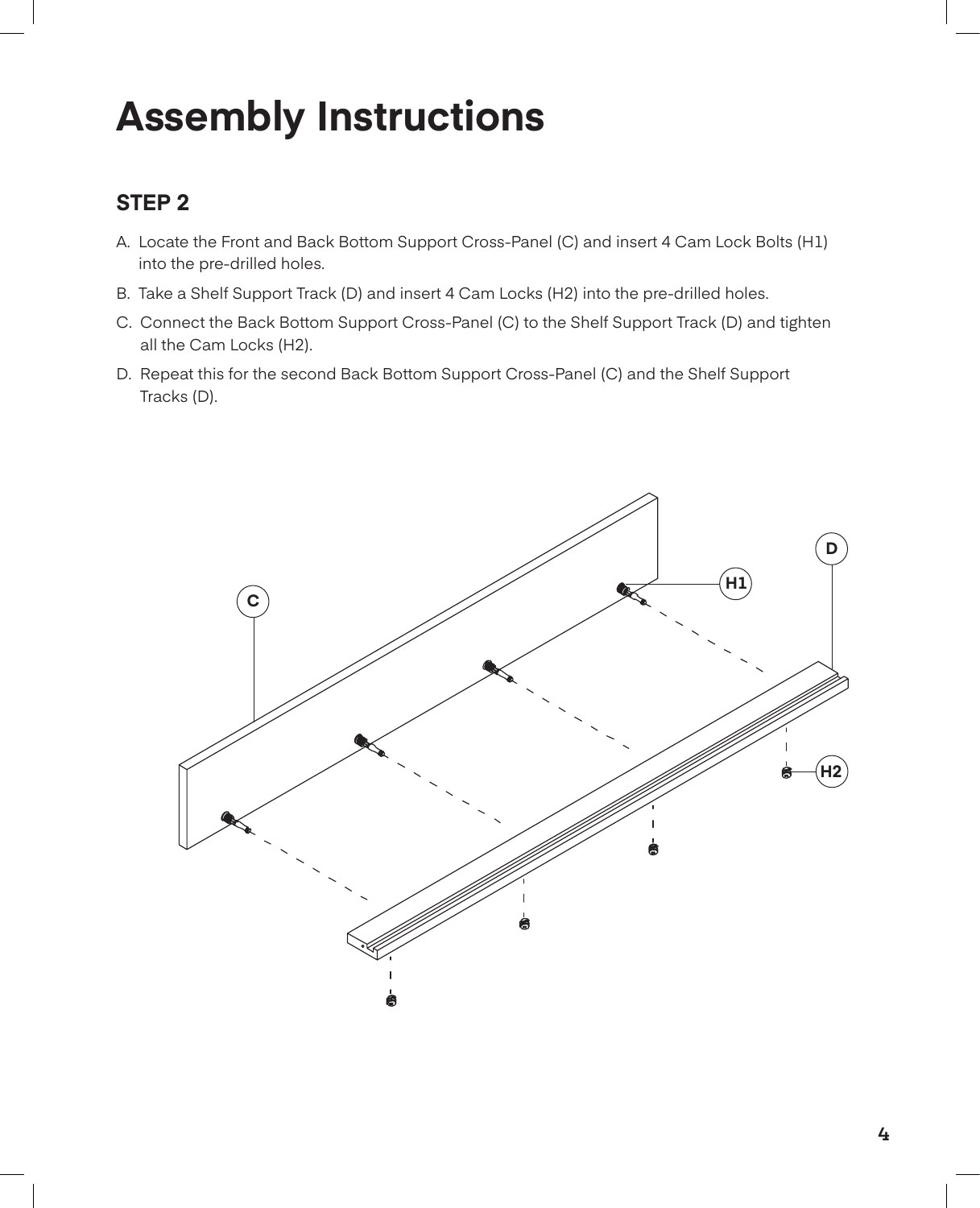- A. Take the two assembled structures from Step 2 and connect them with the Right-Side Panel (A) using the included Screws (I).
- B. Tighten the Screws (I) with a screwdriver and then place 4 Side Panel Screw Cap's (J) into the pre-drilled holes.

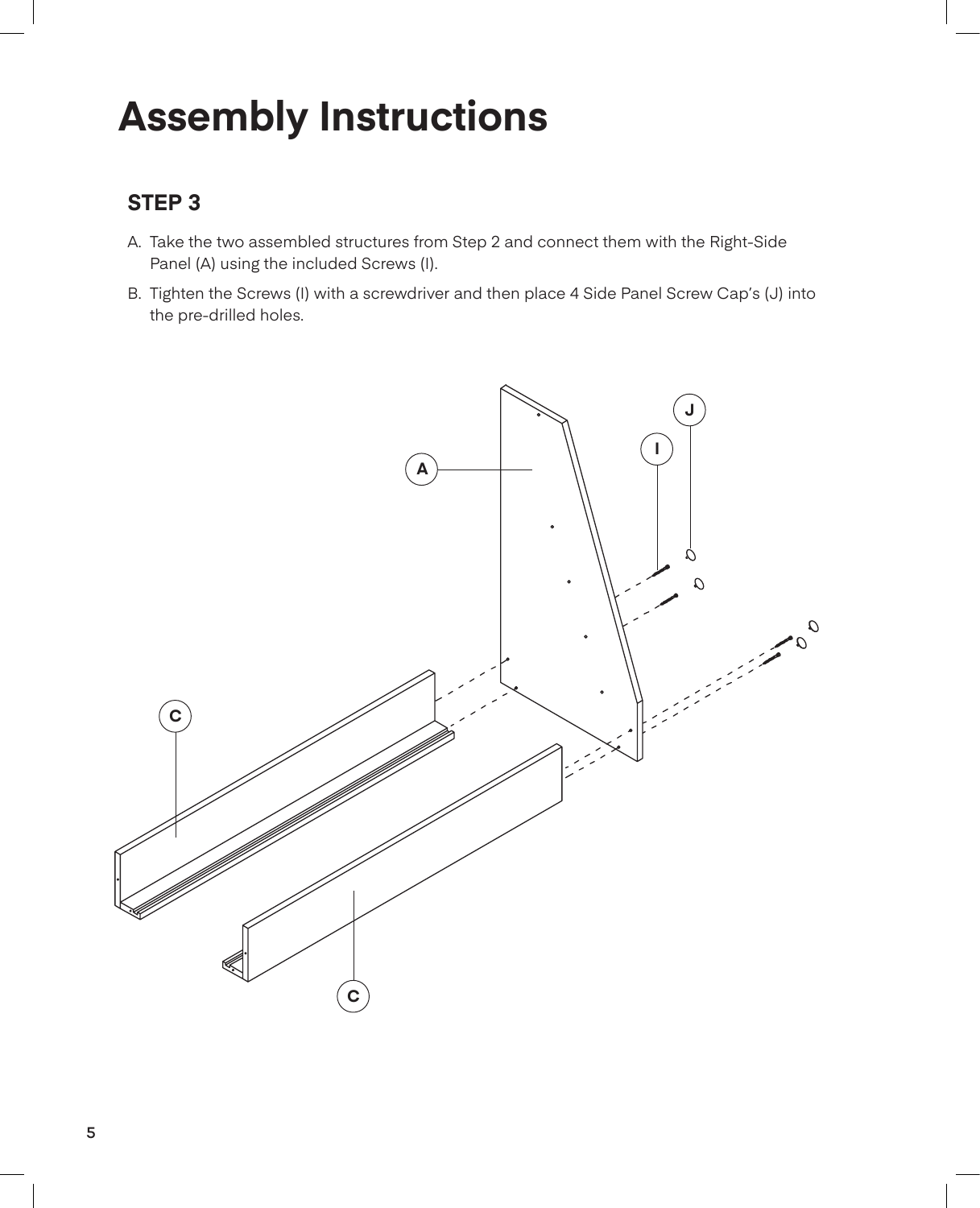- A. Slide the Bottom Shelf Back Panel (E), and Shelf Support Track (D) assembled structure, with the Shelf Support Track (D) facing inward, as pictured.
- B. Insert a Screw (I), tighten with a screwdriver, and then place a Side Panel Screw Cap (J) into the pre-drilled hole, as pictured.

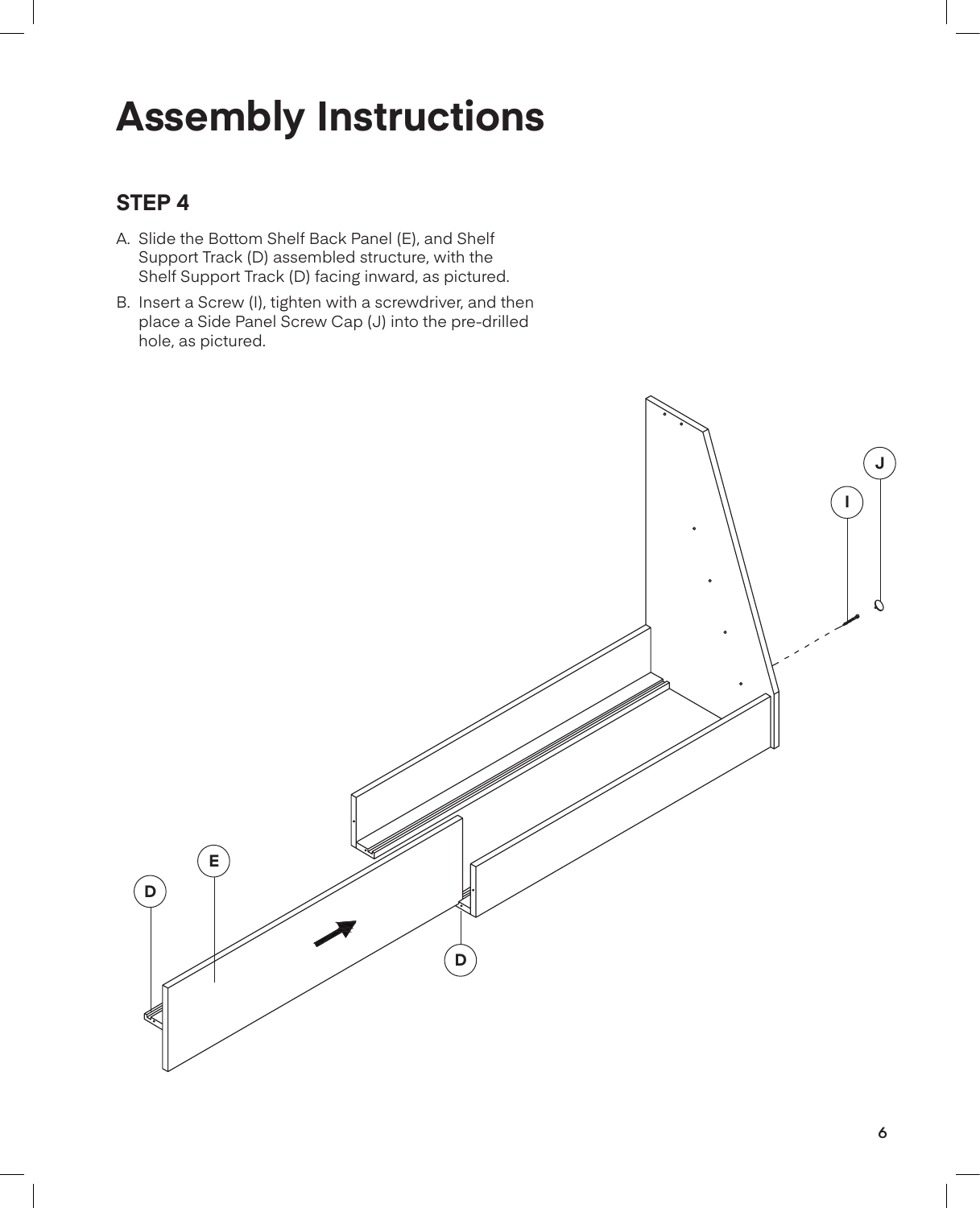- A. Repeat Step 4 for the remaining assembled structures of Bottom Shelf Back Panel (E) and Shelf Support Track (D).
- B. Insert a Screw (I) into each hole, tighten with a screwdriver, and then place a Side Panel Screw Cap (J) into the pre-drilled holes, as pictured.
- C. Slide the Top Shelf Back Panel (F) into the Shelf Support Track (D).

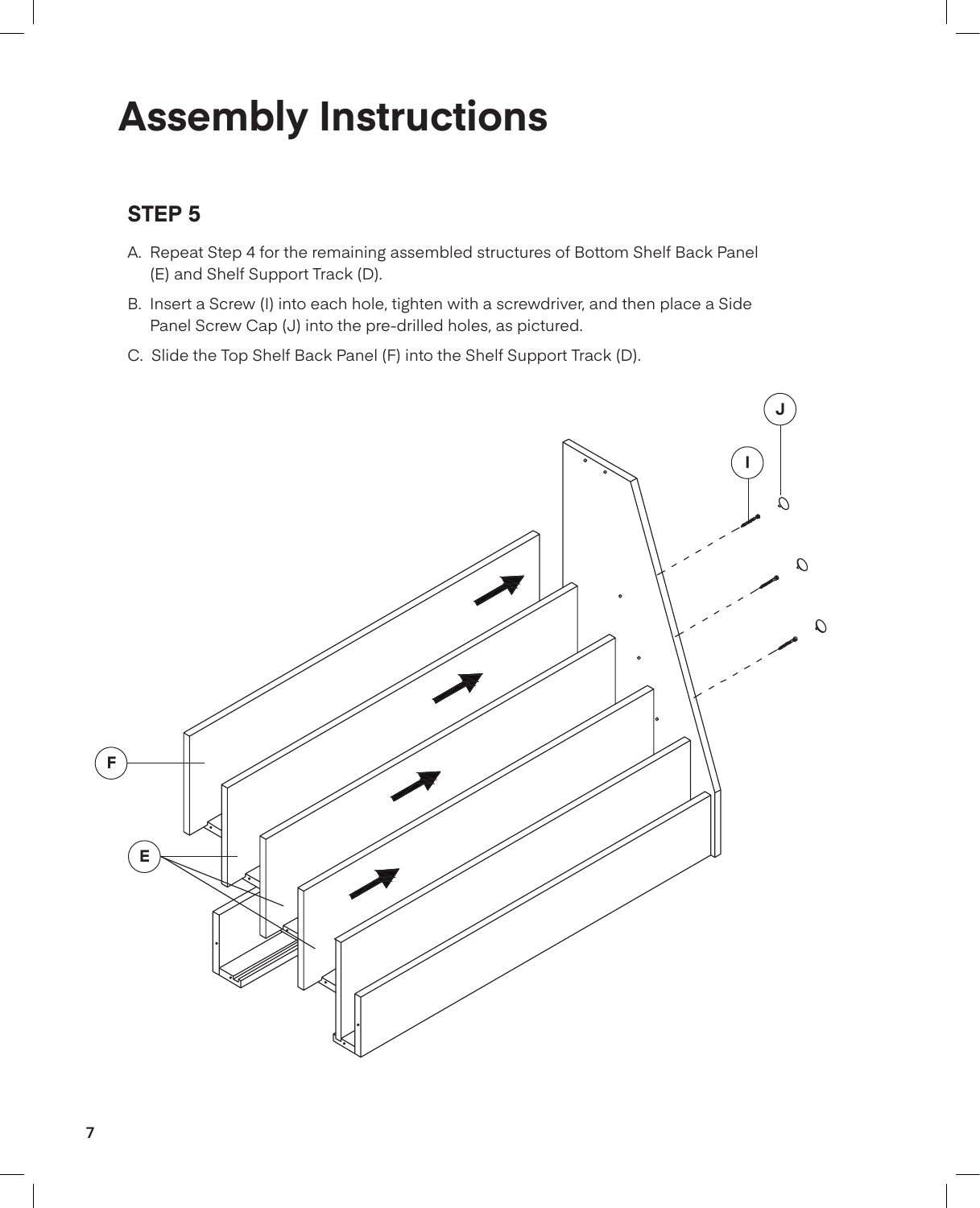#### **STEP 6**

- A. Slide the Top Support Panel (B) over the Top Shelf Back Panel (F).
- B. Insert two Screws (I) into each hole to secure the Top Support Panel (B), tighten with a screwdriver, and then place two Side Panel Screw Cap's (J) into the pre-drilled holes, as pictured.



**J**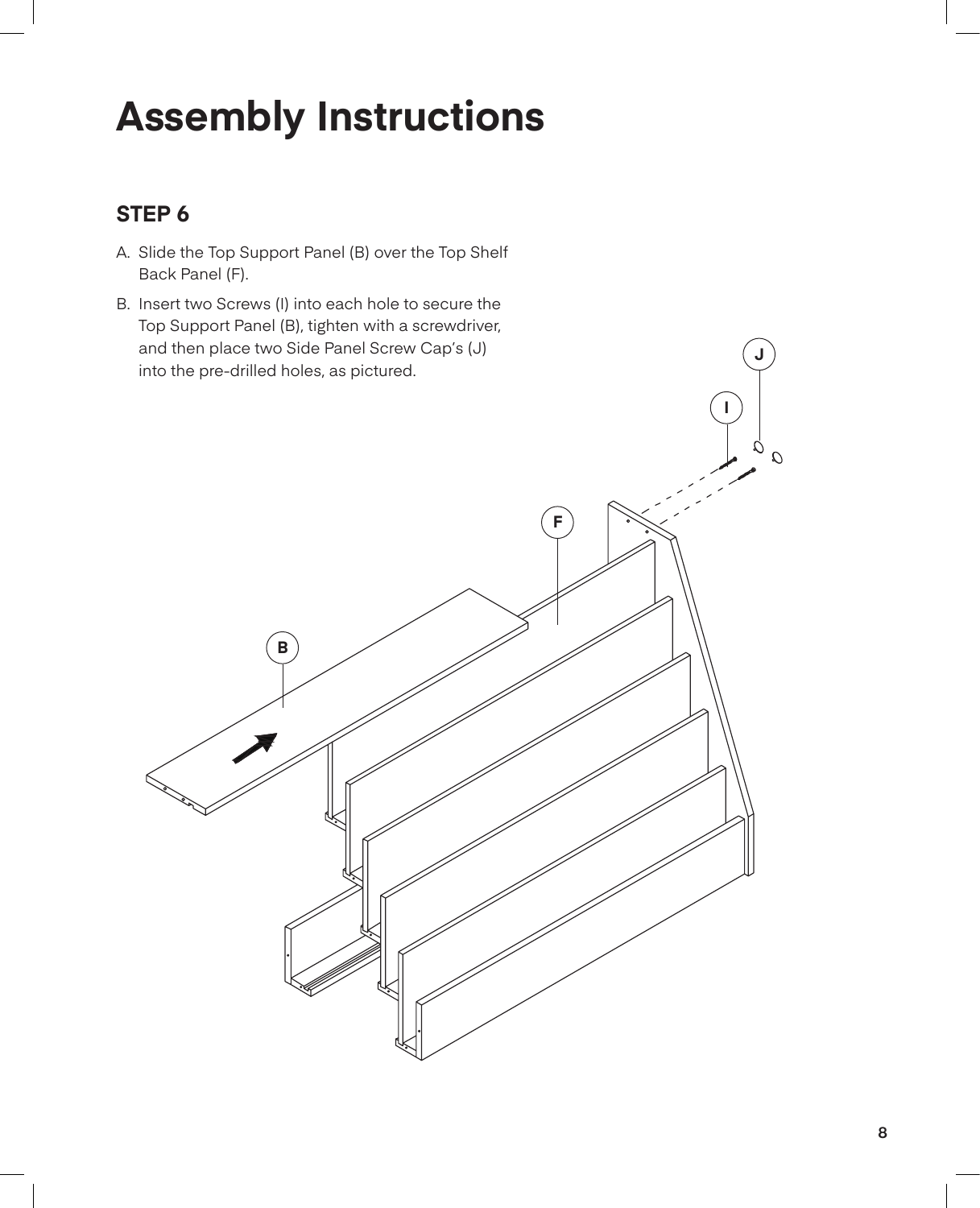#### **STEP 7**

A. Attach the Left-Side Panel (A) to the assembled structure and fasten 10 Screws (I) into the pre-drilled holes. Insert 10 Side Panel Screw Cap's (J) into the pre-drilled holes, as pictured.

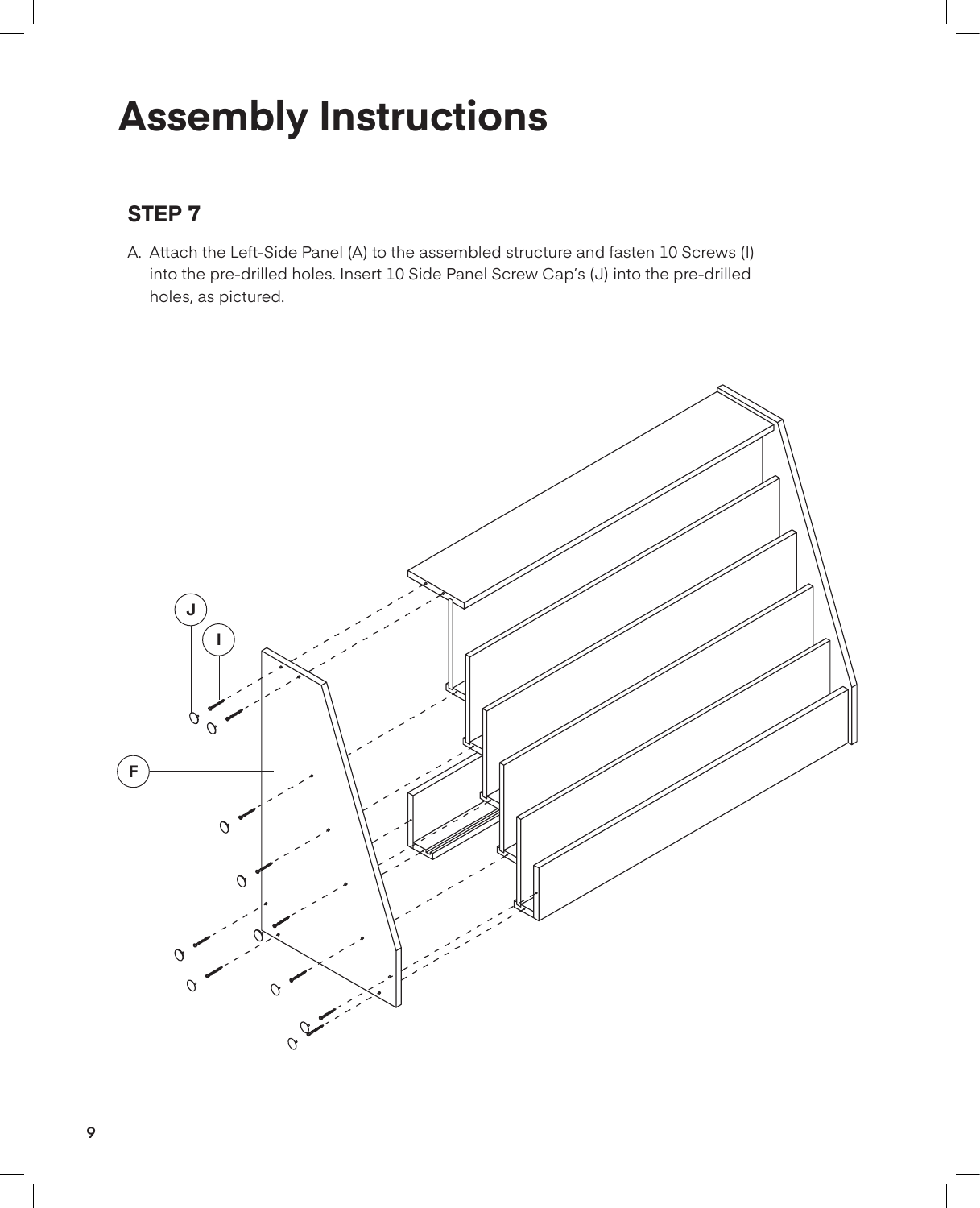- A. Attach both Back Panels (G) to the assembled structure using the 22 included Nails (K) with a hammer.
- B. Turn the structure upside down and attach the included 4 Tack Glides (L) to each corner of the literature display structure.

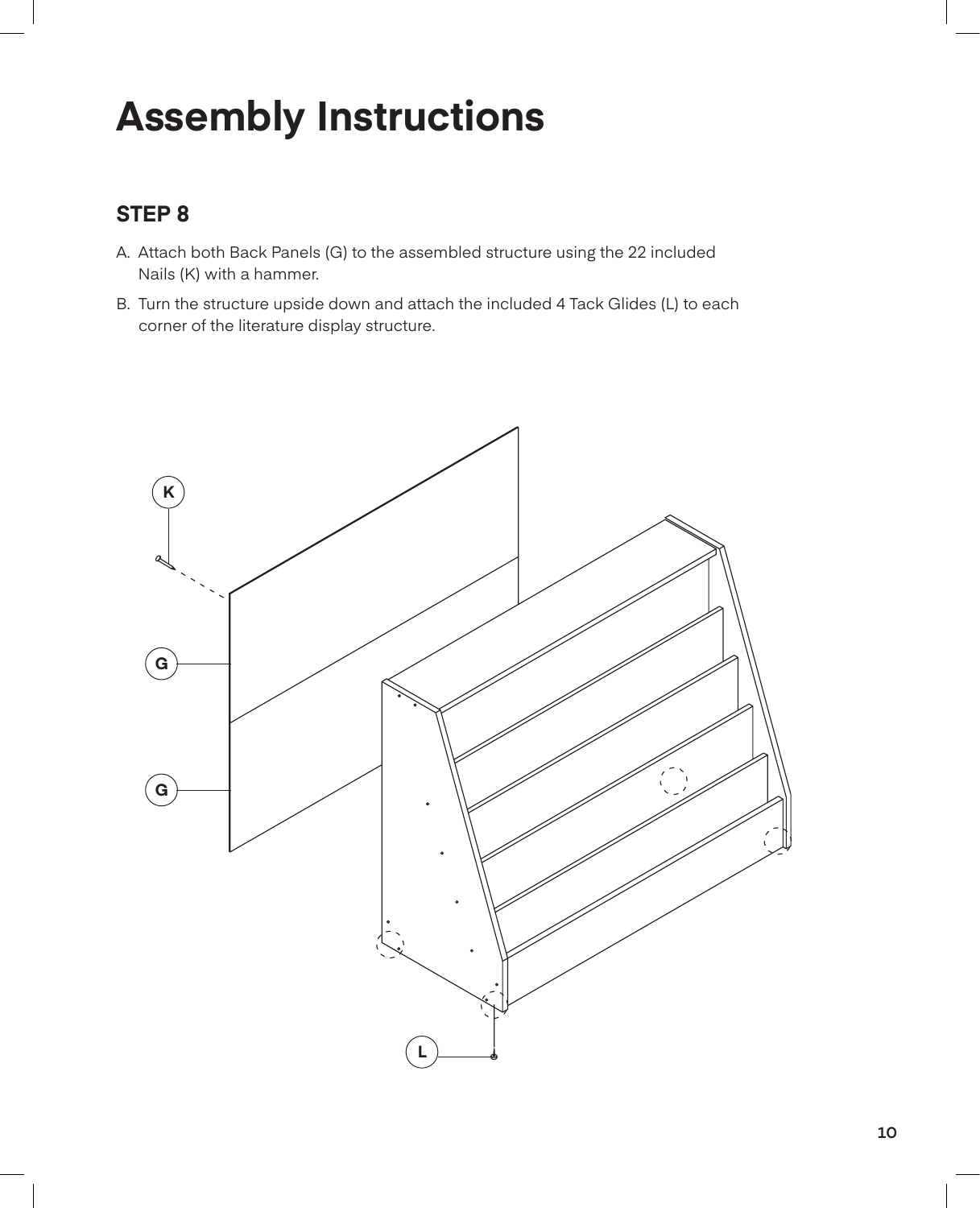## **Limited Warranty**

- 1. AdirCorp (the company) warrants to the purchaser that the product will be free from defects in workmanship and materials for a period of one (1) year from the date of purchase.
- 2. These warranties are not assignable or transferable to any other person.
- 3. Any damage to the product as a result of misuse, tampering, abuse, neglect, accident, improper installation, modification, unauthorized service, destruction, or the alteration of the serial number, or use violate of the instructions furnished by the Company will void this warranty.
- 4. The sole responsibility of the Company shall be limited to the repair or replacement (in its sole discretion) of any component of the product which fails to conform to this warranty at no cost to the purchaser for the period of the warranty.
- 5. Contact the Company directly to obtain service under this warranty. If it becomes applicable to send a defective product to the Company, a Return Authorization Number must first be obtained from the company. In order to obtain service under this warranty, purchaser must provide the Company with the following items (a) proof of purchase, (b) police or fire department report, (c) photographs of damaged sad, and (d) written testimonial.
- 6. Products shipped without prior Return Authorization and Return Authorization Number may not be accepted, and the Company will not be responsible for their disposition and/or cost of return to the owner.
- 7. The Company will not assume any responsibility for any loss or damage incurred in shipping. All return authorized products should include a copy of the original invoice in order that this warranty may be Honored.
- 8. This warranty is not an insurance policy. The Company is not responsible for any manner of damage to or theft of the Purchaser's product or its contents.
- 9. We recommend that the product being returned is accompanied by the sales receipt with all relevant information regarding the purchase of the item and is returned to the Company within ten (10) days of the claim date of purchase to validate this warranty.
- 10. Any implied warranties that the purchaser may have are limited to the duration of the warranties described above. There are no further warranties that extend or apply beyond the face hereof, and the company expressly disclaims and excludes any and all warranties of merchantability or fitness for a particular purpose. Some states do not allow limitations on how long an implied warranty lasts, so the above limitation may not apply to you.
- 11. Repair or replacement shall be the sole remedy for the purchaser under this warranty. The company shall not be liable for any direct, indirect, incidental or consequential damages, losses or expense arising from the use or misuse of the product. Some states do not allow the exclusion or limitations of incidental or consequential damages, so the limitation may not apply to you.
- 12. This warranty gives you specific legal rights, and you may also have other rights which vary from state to state.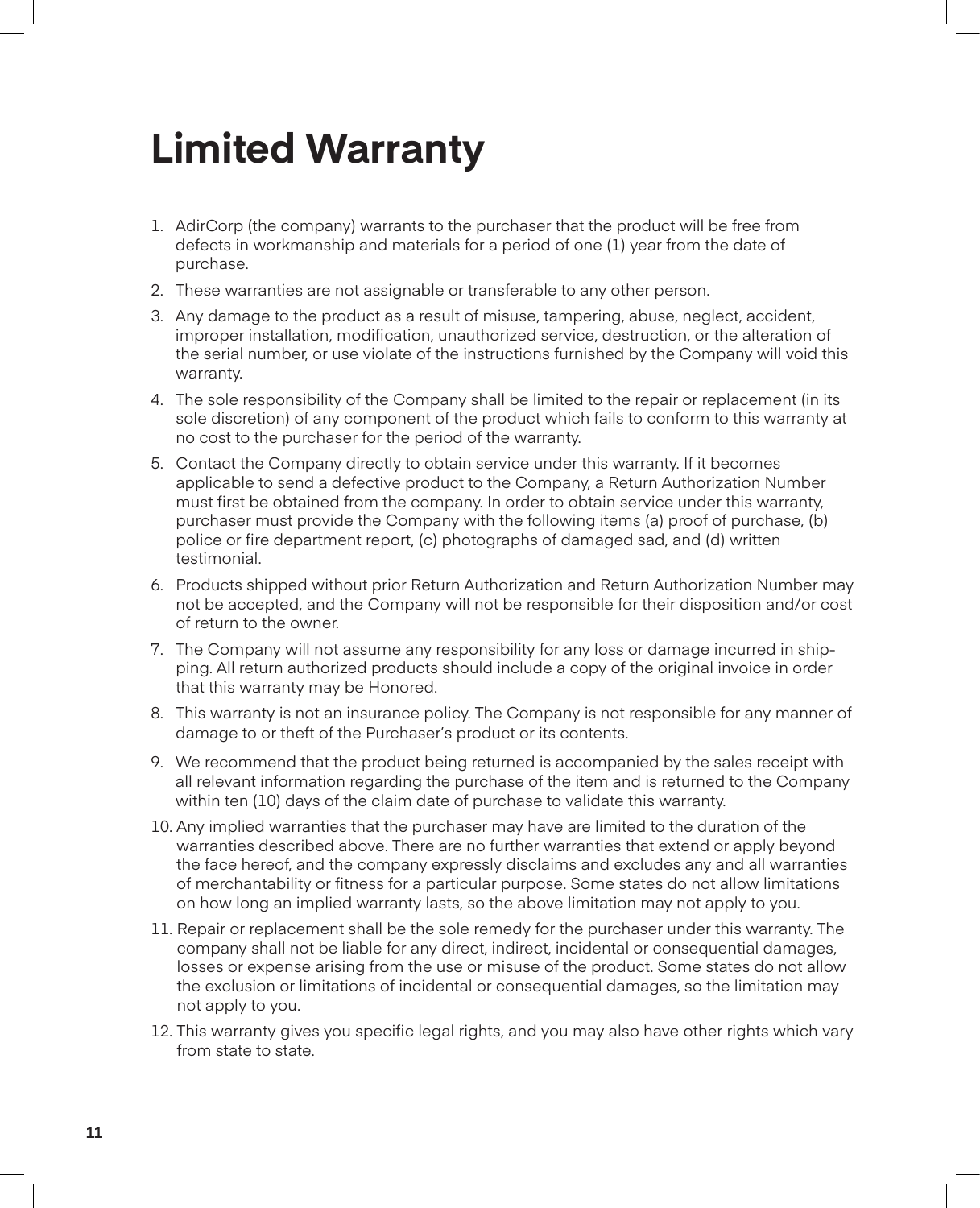## **Disclaimer**

By purchasing products from AdirCorp, the user agrees as follows:

TO THE MAXIMUM EXTENT PERMITTED BY LAW, THE PRODUCTS AND INFORMATION ON THIS SITE IS PROVIDED "AS IS" AND WITH ALL FAULTS AND ADIRCORP. MAKES NO PROMISES, REPRESENTATIONS, OR WARRANTIES, EITHER EXPRESS, IMPLIED, STATUTORY, OR OTHERWISE, WITH RESPECT TO THE PRODUCTS AND INFORMATION, INCLUDING ITS CONDITION, ITS CONFORMITY TO ANY REPRESENTATION OR DESCRIPTION, OR THE EXISTENCE OF ANY LATENT OR PATENT DEFECTS, AND ADIRCORP. SPECIFICALLY DISCLAIMS ALL IMPLIED (IF ANY) WARRANTIES OF TITLE, MERCHANTABILITY, NON INFRINGEMENT, FITNESS FOR A PARTICULAR PURPOSE, ACCURACY OR COMPLETENESS, QUIET ENJOYMENT, AND QUIET POSSESSION. THE ENTIRE RISK ARISING OUT OF USE OR PERFORMANCE OF THE PRODUCTS AND INFORMATION LIES WITH USER.

TO THE MAXIMUM EXTENT PERMITTED BY LAW, IN NO EVENT SHALL ADIRCORP PRODUCTS OR ITS SUPPLIERS BE LIABLE FOR CONSEQUENTIAL, INCIDENTAL, SPECIAL, INDIRECT, OR EXEMPLARY DAMAGES WHATSOEVER ARISING OUT OF OR IN ANY WAY RELATING TO THIS AGREEMENT OR USER'S USE OF OR INABILITY TO USE THE PRODUCTS AND INFORMATION, OR THE PROVISION OR FAILURE TO PROVIDE SUPPORT SERVICES, INCLUDING, BUT NOT LIMITED TO, LOST PROFITS, LOSS OF CONFIDENTIAL OR OTHER INFORMATION, BUSINESS INTERRUPTION, PERSONAL INJURY, LOSS OF PRIVACY, FAILURE TO MEET ANY DUTY (INCLUDING OF GOOD FAITH OR REASONABLE CARE), NEGLIGENCE, COSTS OF PROCUREMENT OF SUBSTITUTE GOODS OR SERVICES, OR ANY OTHER CLAIM FOR PECUNIARY OR OTHER LOSS WHATSOEVER, OR FOR ANY CLAIM OR DEMAND AGAINST USER BY ANY OTHER PARTY, EVEN IF ADIRCORP HAS BEEN ADVISED OF THE POSSIBILITY OF SUCH DAMAGES. THESE LIMITATIONS SHALL APPLY NOTWITHSTANDING ANY FAILURE OF ESSENTIAL PURPOSE OF ANY LIMITED REMEDY.

NOTWITHSTANDING ANY DAMAGES USER MAY INCUR FOR ANY REASON WHATSOEVER (INCLUDING, WITHOUT LIMITATION, ALL DAMAGES REFERENCED ABOVE AND ALL DIRECT OR GENERAL DAMAGES), THE ENTIRE LIABILITY OF ADIRCORP AND ANY OF ITS SUPPLIERS UNDER ANY PROVISION OF THIS AGREEMENT AND YOUR EXCLUSIVE REMEDY FOR ALL OF THE FOREGOING SHALL BE LIMITED TO THE GREATER OF THE AMOUNT ACTUALLY PAID FOR THE PRODUCTS AND INFORMATION OR U.S. \$1. THE FOREGOING LIMITATIONS, EXCLUSIONS, AND DISCLAIMERS SHALL APPLY TO THE MAXIMUM EXTENT PERMITTED BY APPLICABLE LAW, EVEN IF ANY REMEDY FAILS ITS ESSENTIAL PURPOSE.

If any provision of this Agreement is declared invalid or unenforceable, the remaining provisions of this Agreement will remain in effect. AdirCorp has the right to modify these terms and conditions at any time.